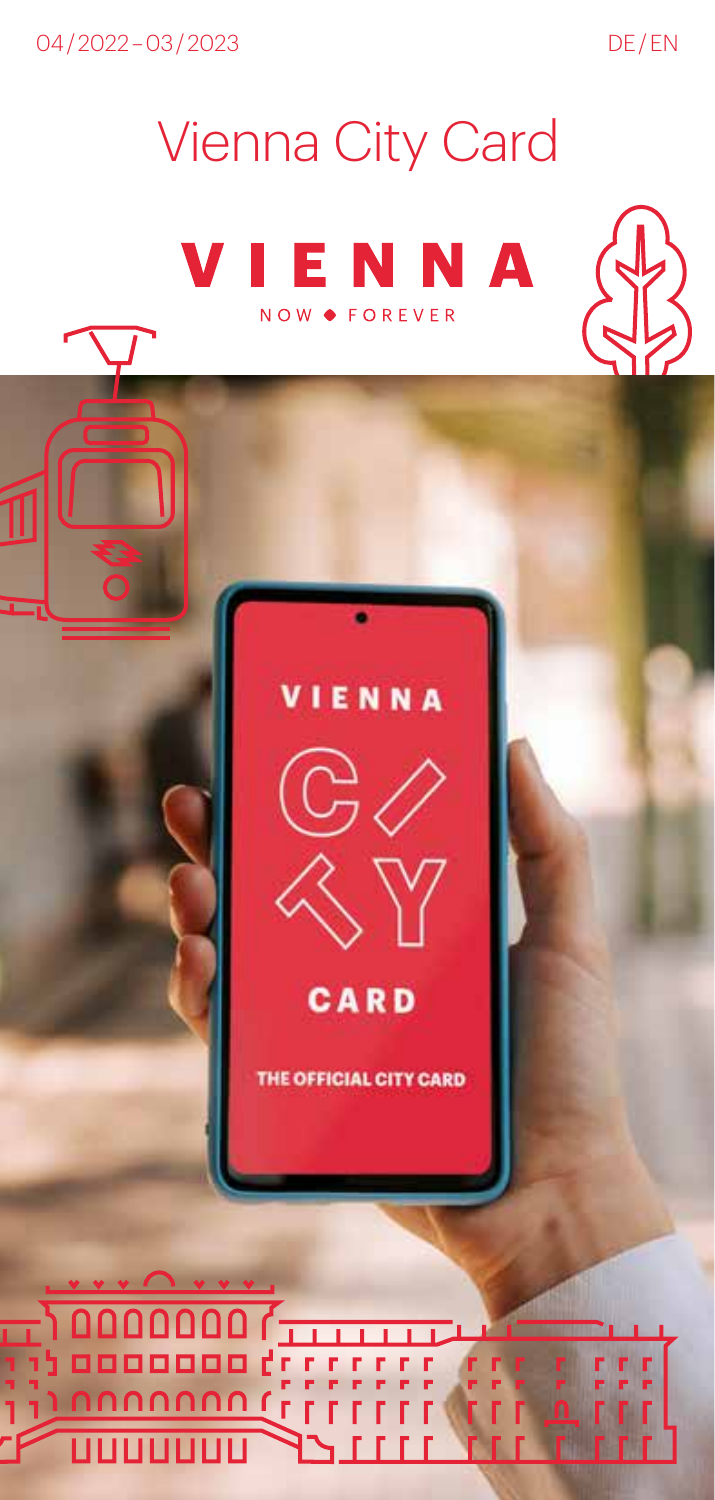## Die offizielle City Card *The Official City Card*

## Mach mehr aus deinem Aufenthalt: *All you need for Vienna:*

- Freie Fahrt mit den öffentlichen Verkehrsmitteln im Stadtgebiet *Free travel on public transport in Vienna*
- Genieße unzählige Vorteile in Museen und bei Sehenswürdigkeiten, je einmal 20% auf die Konsumation bei den teilnehmenden Gastronomiebetrieben u.v.m. für die Dauer deines Aufenthalts (max. 7 Tage). *Enjoy countless benefits in museums and sights, 20% off consumption at each of the participating restaurants and much more for the duration of your stay (max. 7 days).*
- Familienbonus: Pro Vienna City Card fährt ein Kind bis zum 15. Geburtstag oder ein Hund gratis mit. *Family bonus: One child under the age of 15 or a dog travels free with each Vienna City Card holder.*

#### Optional / *Add-On*:

- 24h Hop-On Hop-Off
- Flughafen Transfer mit City Check-In *Airport Transfer with City Check-In*

#### Achtung / *Please note*:

Wiederaufnahme des City Airport Trains (CAT) voraussichtlich ab Frühjahr 2022.

Bitte informiere dich unter www.cityairporttrain.com.

*The City Airport Train (CAT) is expected to resume its operations in spring 2022.*

*Please inform yourself at www.cityairporttrain.com.*





|                                                 | <b>Discounts</b><br>Vorteile | transport<br>Verkehrsmittel<br>Public transpo<br>Öffentliche | Flughafen Transfer<br><i>Airport Transfer</i> | Hop-On Hop-Off |
|-------------------------------------------------|------------------------------|--------------------------------------------------------------|-----------------------------------------------|----------------|
| <b>VIENNA CITY CARD</b>                         |                              |                                                              |                                               |                |
| <b>VIENNA CITY CARD</b><br><b>TRANSFER</b>      |                              |                                                              |                                               |                |
| <b>VIENNA CITY CARD</b><br><b>TOUR</b>          |                              |                                                              |                                               |                |
| <b>VIENNA CITY CARD</b><br><b>TRANSFER+TOUR</b> |                              |                                                              |                                               |                |
|                                                 |                              |                                                              |                                               |                |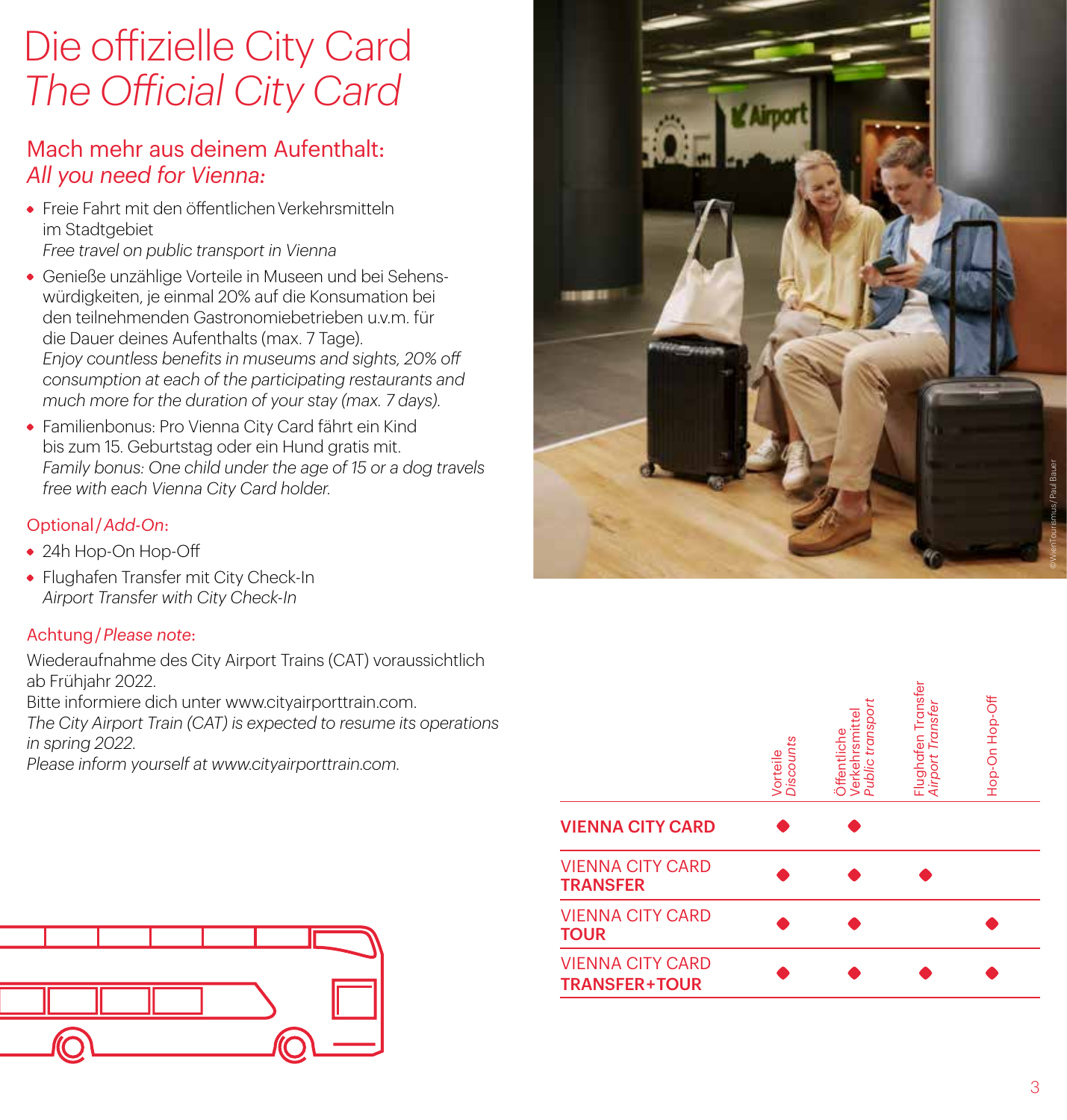## Ticket-Optionen & Preise *Options & Prices*

#### viennacitycard.at



| Alle Varianten inkl. öffentliche Verkehrsmittel<br>All variations include public transport                                                                                                 | 24h  | 48h  | 72h |
|--------------------------------------------------------------------------------------------------------------------------------------------------------------------------------------------|------|------|-----|
| <b>VIENNA CITY CARD</b>                                                                                                                                                                    | €.17 | €25  | €29 |
| <b>VIENNA CITY CARD</b><br><b>TRANSFER</b><br>inkl. Flughafen Transfer und City Check-In<br>incl. Airport Transfer and City Check-In                                                       | €.34 | €.42 | €46 |
| VIENNA CITY CARD<br><b>TOUR</b><br>inkl. 24h Hop-On Hop-Off<br>incl. 24h Hop-On Hop-Off                                                                                                    | €44  | €52  | €56 |
| VIENNA CITY CARD<br><b>TRANSFER+TOUR</b><br>inkl. 24h Hop-On Hop-Off<br>inkl. Flughafen Transfer und City Check-In<br>incl. 24h Hop-On Hop-Off<br>incl. Airport Transfer and City Check-In | €61  | €69  | €73 |

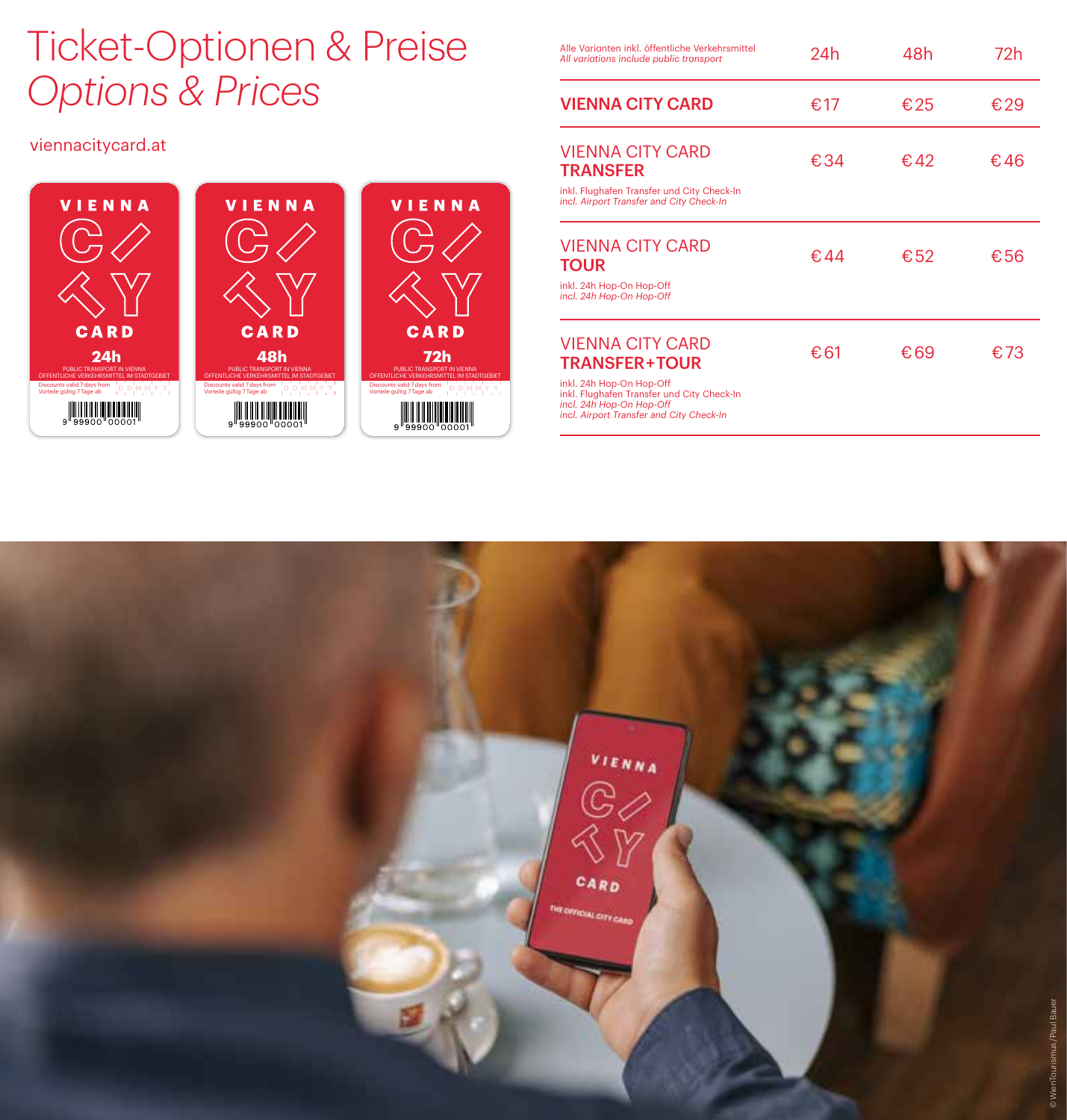## Vienna City Card Tour

- Inkl. Fahrschein für die öffentlichen Verkehrsmittel im Stadtgebiet *Free travel on public transport in Vienna*
- 24h Hop-On Hop-Off Ticket innerhalb von 7 Tagen einlösbar (wahlweise Big Bus Tours oder Vienna Sightseeing Tours) *24h Hop-On Hop-Off ticket for use within a period of 7 days (choice of either Big Bus Tours or Vienna Sightseeing Tours)*
- Ein Kind bis zum 16. Geburtstag fährt bei der Tour gratis mit *One child under the age of 16 rides free on the tour*
- Vorteile sind für die gesamte Dauer deines Aufenthalts gültig (max. 7 Tage) *Discounts valid for the total duration of your stay (max. 7 days)*

#### www.bigbustours.com www.viennasightseeing.at



## Vienna City Card Transfer

- Inkl. Fahrschein für die öffentlichen Verkehrsmittel im Stadtgebiet *Free travel on public transport in Vienna*
- Transfer mit City Airport Train (CAT), Vienna Airport Lines (Bus), S-Bahn S7, Railjet 1. Klasse (Zug) *Transfer with City Airport Train (CAT), Vienna Airport Lines (bus), rapid transit railway S7, Railjet first class (train)*
- Innerhalb von 7 Tagen mehrmals einlösbar *May be used repeatedly within a period of 7 days*
- Zwei Kinder bis zum 15. Geburtstag fahren gratis mit *Two children under the age of 15 travel free*
- Im ÖBB Railjet fährst du in der 1. Klasse ohne Aufpreis *Travel first class in the ÖBB Railjet at no extra cost*
- City Check-In an der CAT Station Wien-Mitte/Landstraße *City Check-In at the CAT station Wien-Mitte/Landstrasse*
- Vorteile sind für die gesamte Dauer deines Aufenthalts gültig (max. 7 Tage) *Discounts valid for the total duration of your stay (max. 7 days)*

www.cityairporttrain.com www.viennaairportlines.at www.oebb.at

#### Tipp / *Tip*:

Durch den Kauf der Vienna City Card Transfer wird kein zusätzlicher Fahrschein für die Fahrt vom Flughafen in die Stadt benötigt. *By purchasing the Vienna City Card Transfer, no additional ticket is needed for the trip from the airport to the city.*

#### Achtung / *Please note*:

Wiederaufnahme des CAT-Betriebs voraussichtlich ab Frühjahr 2022 (bitte informiere dich unter www.cityairporttrain.com). *The CAT is expected to resume its operations in spring 2022 (please inform yourself at www.cityairporttrain.com)*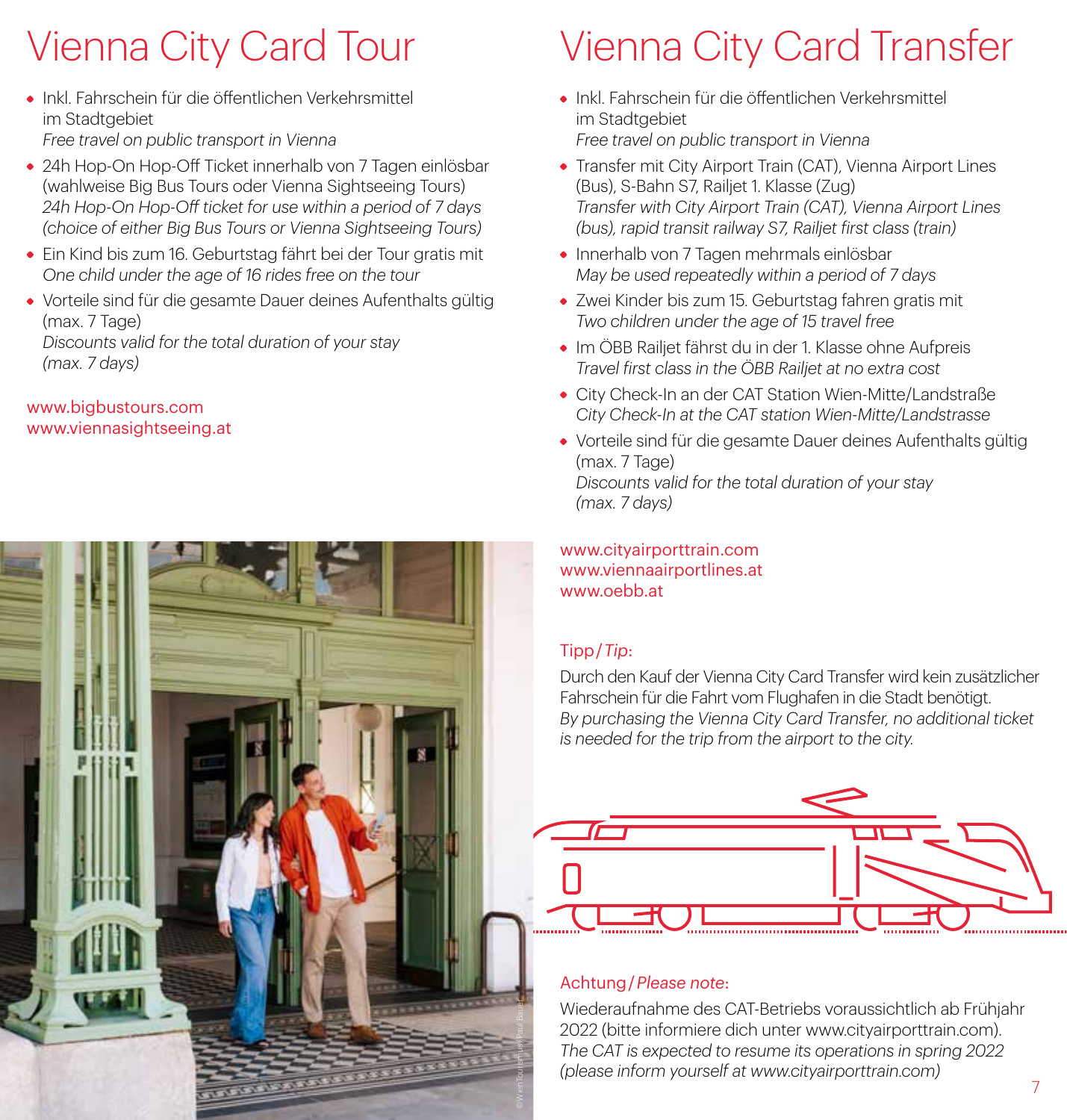## Vienna City Card Transfer + Tour

Nütze volle Mobilität, indem du Flughafen Transfer, Hop-On Hop-Off Tour und das Ticket für die öffentlichen Verkehrsmittel kombinierst. Zusätzlich genießt du Vorteile für die Dauer deines Aufenthalts (max. 7 Tage).

*Enjoy total mobility with a combination ticket including Airport Transfer, Hop-On Hop-Off tour, and travel on public transport. Also includes discounts valid for the duration of your stay (max. 7 days).*



## Erhältlich *Available from*

#### **Digital**

- viennacitycard.at
- App (ivie)
- ÖBB App, tickets.oebb.at
- WESTbahn-Onlineshop, westbahn.at (10% Rabatt/*Discount*)

#### Physisch / *Physically*

- in Hotels / hotels
- in den Tourist-Infos / *Tourist Infos*
	- Zentrum / *City center* Albertinaplatz, 1010 Wien

Flughafen Wien-Schwechat Ankunftshalle /  *Vienna International Airport arrival hall*

- CAT-Verkaufsschalter / *CAT ticket counters*
- Wiener Linien-Verkaufsstellen / *Wiener Linien ticket offices*
- alle ÖBB-Ticketschalter in Österreich / *ÖBB ticket counters*
- WESTbahn-Verkaufsstellen / *WESTbahn offices*
- in Reisebüros / *travel agencies*



Scanne den QR-Code und hol dir gleich deine VCC *Scan this QR code and get your VCC now*

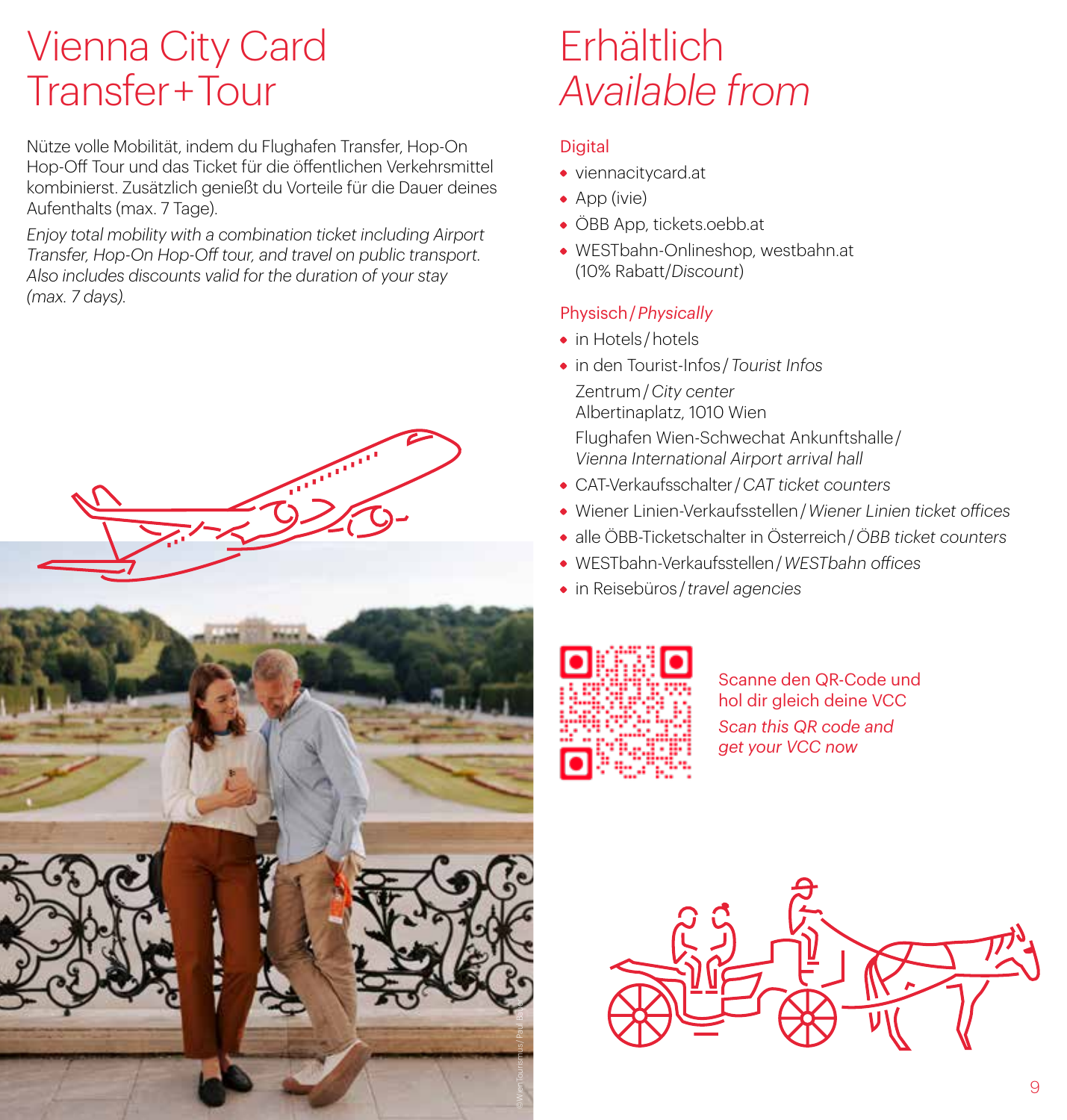## Entwertungsprozess *Validation process*

## Aktiviere deine Vienna City Card Vorteile (nur für Printversion relevant) *Activate your Vienna City Card discounts (only relevant for printed cards)*

Bitte trage den ersten Tag ein, an dem du die Vorteile der Vienna City Card in Anspruch nimmst. Die Vorteile gelten für die Dauer deines Aufenthalts (max. 7 Tage). Achtung: der Fahrschein muss separat entwertet werden.

*Please enter the date of the first day you would like to activate the Vienna City Card. The benefits are valid for the duration of your stay (max. 7 days). Please note: the travel ticket must be validated separately.*

## Entwerte deinen Fahrschein für die öffentlichen Verkehrsmittel im Stadtgebiet *Validate your ticket for the public transport in the city center*

Dein Fahrschein muss vor Fahrtantritt unbedingt entwertet werden. Ohne Entwerterstempel ist dein Ticket ungültig! Stemple die Rückseite des Tickets bei Beginn der ersten Fahrt im Entwerter der Wiener Linien und schon gilt es für die nächsten 24/48/72 Stunden in der Kernzone Wien (inklusive Nightline-Busse).

Pro Vienna City Card fährt ein Kind bis zum 15. Geburtstag oder ein Hund gratis mit.

*Your travel ticket must be validated prior to your first journey. Your ticket is invalid unless stamped! Stamp the reverse of the ticket by inserting in a validator when using public transport for the first time. The ticket is then valid for the next 24, 48, or 72 hours for all travel in the city (core zone, includes night buses). One child under the age of 15 or one dog travels free with each Vienna City Card holder.*



Entwertungsprozess gilt nicht für erworbene Tickets bei ÖBB-Verkaufsstellen

*Validation process does not apply to tickets purchased at ÖBB ticket counters*

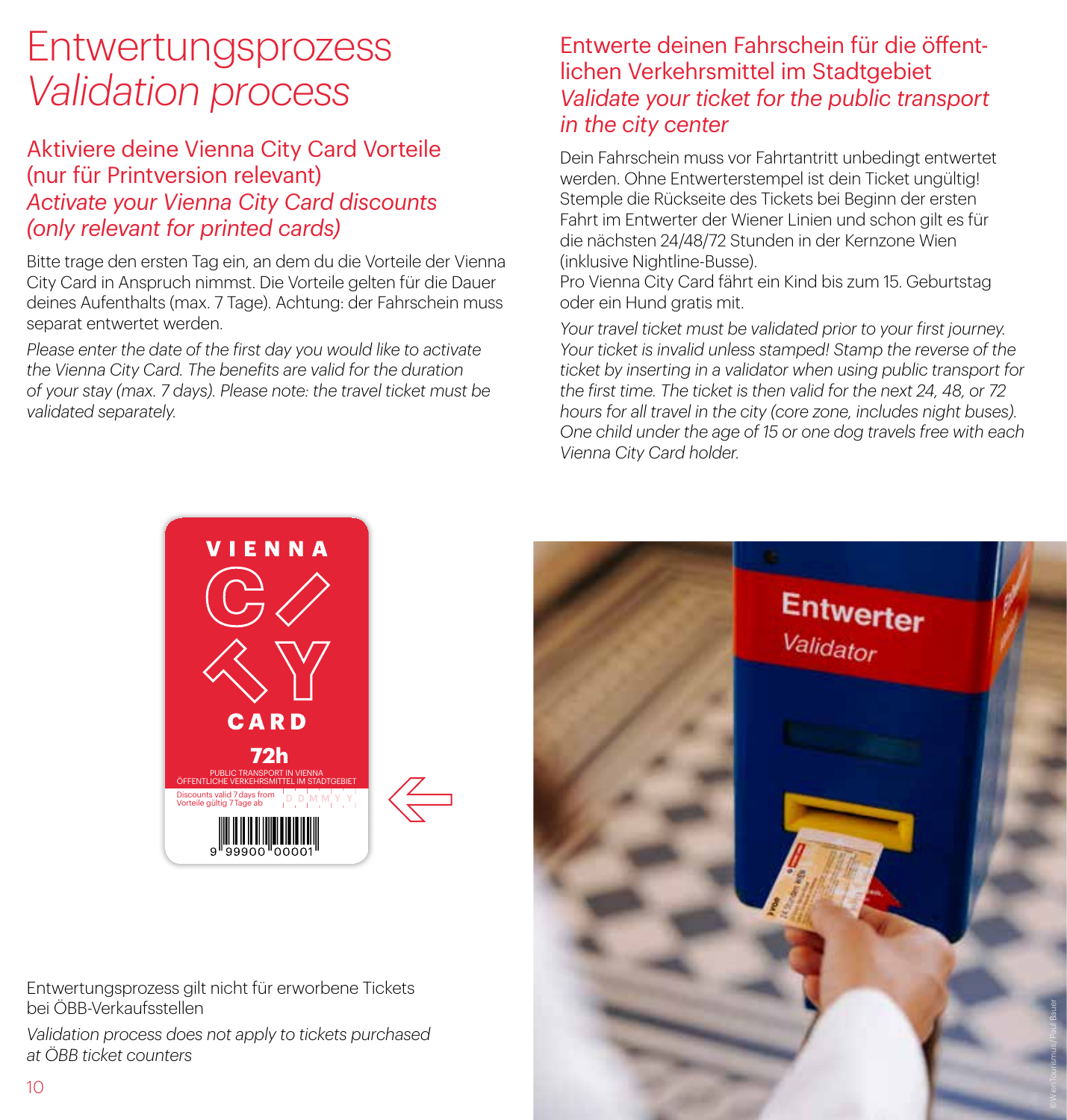## So sparst du mit der Vienna City Card *How to save with the Vienna City Card*

#### Beispiel / *Example*

| 1. Tag $/$ Day                                          | €       |
|---------------------------------------------------------|---------|
| Schloss Schönbrunn / Schönbrunn Palace (Sisi Ticket)    | 3,00    |
| Schönbrunner Panoramabahn / Schönbrunn Panorama Train   | 2,00    |
| Kaiserliche Wagenburg / Imperial Carriage Museum Vienna | 1,00    |
| Mittagessen Landtmann's Jausenstation/Lunch             | 4,00    |
| Tiergarten/Zoo                                          | 3,50    |
| Fiakerfahrt/Horse-drawn carriage tour                   | 16,00   |
| Abendessen Lenz Social Dining / Dinner                  | 8,00    |
| Ersparnis / Savings                                     | 37,50   |
| 2. Tag $/$ Day                                          |         |
| Time Travel Erlebniswelt / Adventure World              | 4,00    |
| Einkaufen in der Innenstadt/Shopping in the city center | 10,00   |
| Mittagessen im Café Museum / Lunch                      | 4,00    |
| Kunsthalle Wien                                         | 4,00    |
| Leopold Museum Shop                                     | 2,00    |
| Abendessen Wiener Rathauskeller / Dinner                | 5,00    |
| Musicalbesuch/Musical                                   | 15,00   |
| <b>Ersparnis / Savings</b>                              | 44,00   |
| 3. Tag / Day                                            |         |
| Geführter Stadtspaziergang / Guided city walk           | 2,00    |
| Café Landtmann                                          | 3,00    |
| Madame Tussauds                                         | 7,20    |
| Prater Package                                          | 10,00   |
| Windobona Indoor Skydiving                              | 7.30    |
| Abendessen Addicted to Rock Burger & Bar/Dinner         | 6,00    |
| SKY Lounge Vienna International Airport                 | 10,00   |
| <b>Ersparnis / Savings</b>                              | 45,50   |
| <b>Gesamtersparnis / Total savings</b>                  | €127,00 |



Dein Schlüssel zu Wien. Die Vienna City Card und ivie. *Your key to Vienna. The Vienna City Card and ivie.*

Mehr unter viennacitycard.at oder ivie.wien.info *Find out more at viennacitycard.at or ivie.wien.info*

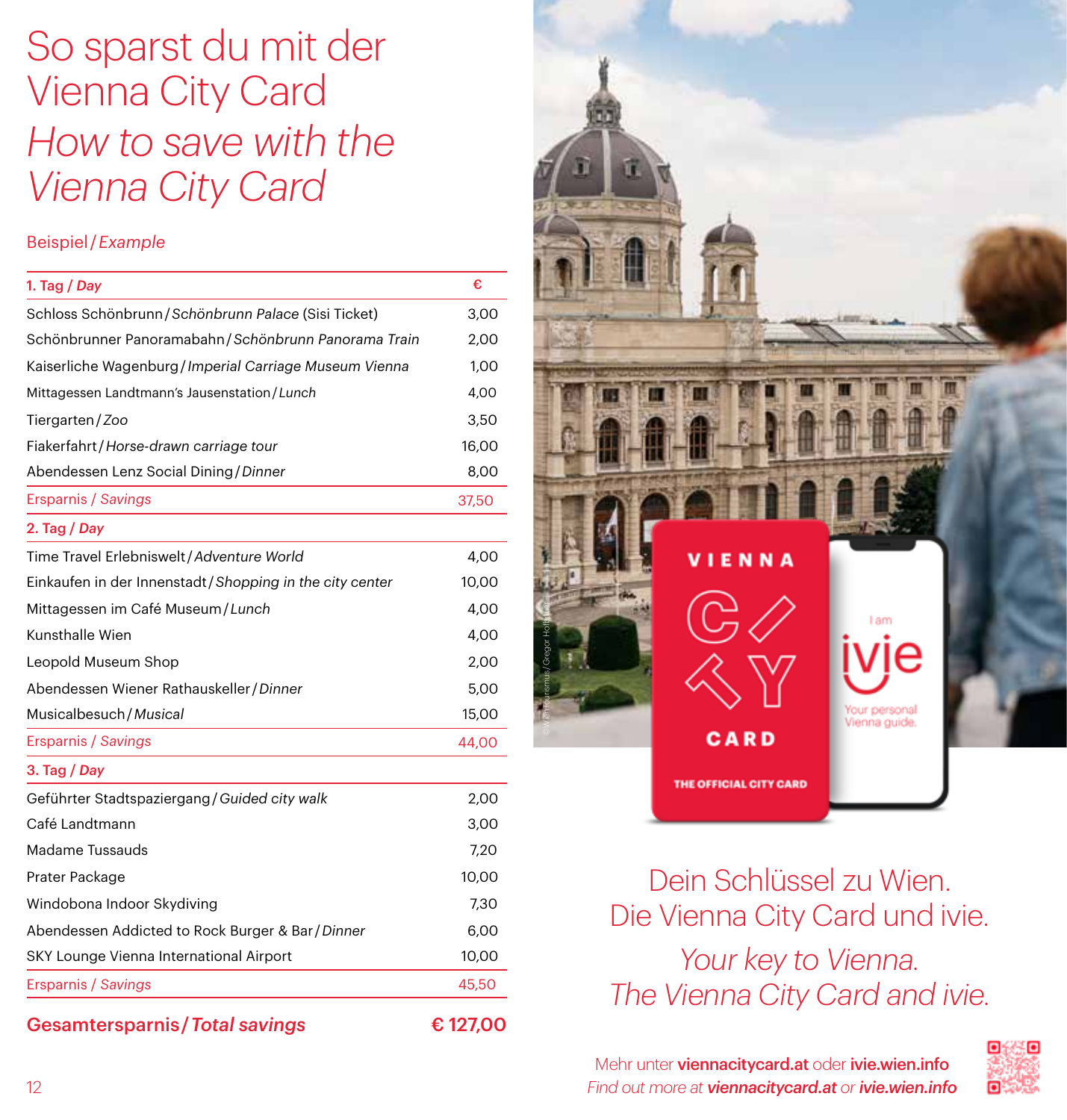## Mach mehr aus deiner Vienna City Card! *Do more with your Vienna City Card!*

Du hast bereits eine Vienna City Card und möchtest den Flughafen Transfer und / oder das Hop-On Hop-Off Ticket dazu buchen? Die Vienna City Card Add-Ons "Tour", "Transfer" sowie "Transfer+Tour" können nachträglich in allen Tourist-Info Stellen in Wien gekauft werden.

*Do you already have a Vienna City Card and want to add the Airport Transfer and/or Hop-On Hop-Off ticket? You can buy your Vienna City Card Add-On "Tour", "Transfer", or "Transfer+Tour" at all the Tourist Info points.*

#### Achtung / *Please note*:

Der Flughafen Transfer ist nur inkludiert in der "Vienna City Card Transfer" bzw. "Vienna City Card Transfer+Tour". Sonst ist ein separates Ticket für die Außenzone Flughafen notwendig. Bitte vergiss nicht, deinen Fahrschein der Wiener Linien vor Fahrtantritt zu entwerten.

*The Airport Transfer is only included in the "Vienna City Card Transfer" and the "Vienna City Card Transfer+Tour". Without these cards you will need a separate ticket to travel between the airport and the outer zone of the city. Please don't forget to validate your ticket for the public transport before starting your journey.*



## Mach mehr aus deinem Aufenthalt! *All you need for Vienna!*



Entdecke spannende Ausstellungen, unvergessliche Konzerte und mitreißende Musicals. Sichere dir gleich vorab online deine Tickets mit der Vienna City Card Ermäßigung.

*Discover fascinating exhibitions, unforgettable concerts, and thrilling musicals. Book your tickets online in advance and benefit from the Vienna City Card discount.*

#### ticket.viennacitycard.at

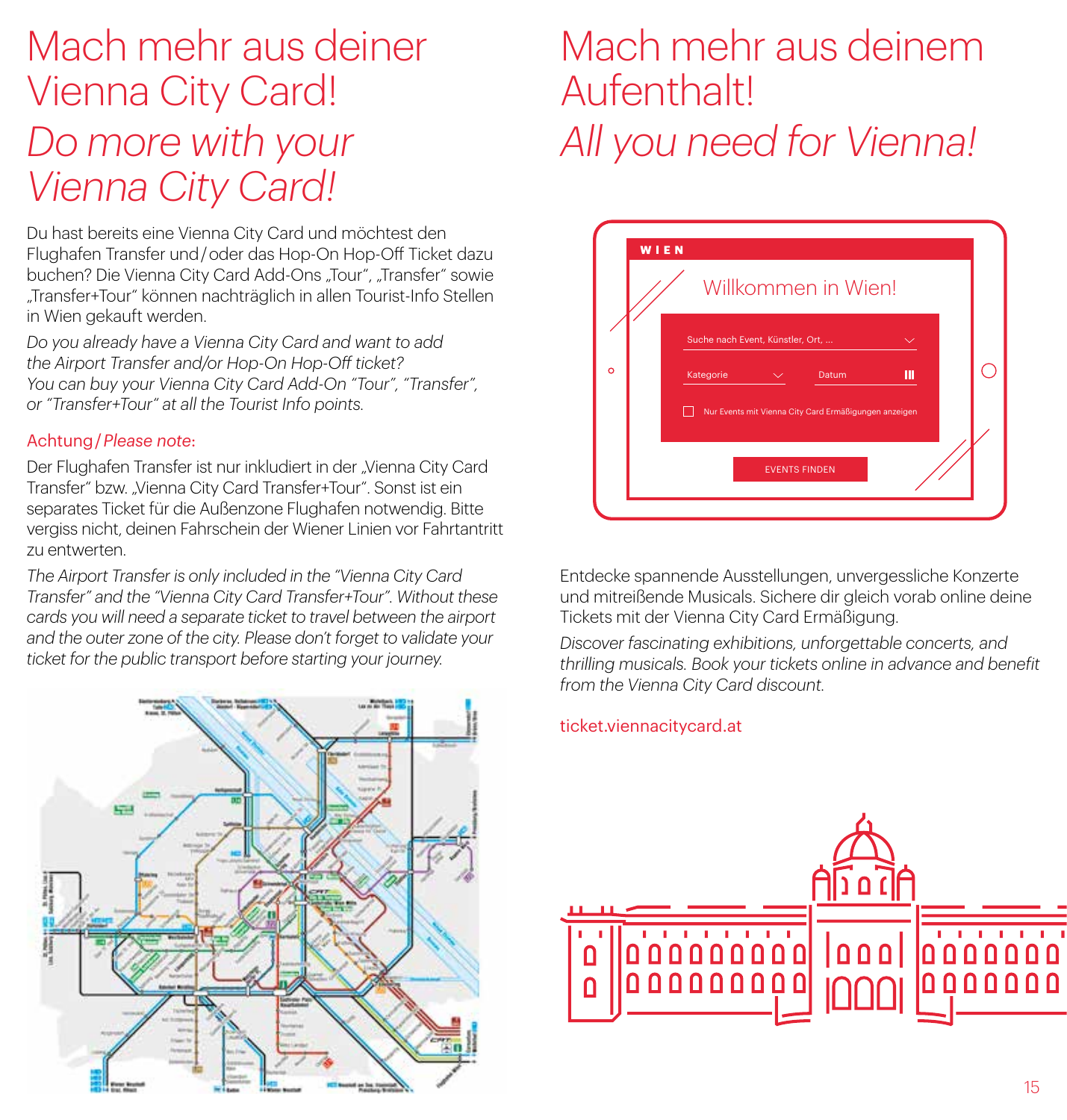## Vorteile / *Discounts* 2022/23



 $\lceil \hat{O} \rceil$ 

Genieße unzählige Ermäßigungen in ganz Wien. Detaillierte Informationen zu allen Orten findest du auf der Website, im Onlineshop und in der ivie App.

*Enjoy countless discounts all over Vienna. More details about all the places listed are available on our website, the onlineshop and on the ivie app.*

| Mobilität/Mobility                                       |                              |
|----------------------------------------------------------|------------------------------|
| Austrian Airlines Lounge                                 | $-10%$                       |
| Flughafentaxi TTC - Transfer to city                     | $-10%$                       |
| SKY Lounge/VIENNA Lounge                                 | $-€10$ / bis zu/up to $-25%$ |
| Pedal Power - Radverleih / Bike rental                   | $-10%$                       |
| Sixt Autovermietung / Rent a car                         | bis zu/up to $-15%$          |
| WESTbahn                                                 | $-10%$                       |
| WIPARK - Garagen / Garages (10 Standorte / 10 locations) | $-20%$                       |
|                                                          |                              |

Museen & Sightseeing / *Museums & Sightseeing*

| Albertina                                                                                     | $-62,90/ -16%$                  |
|-----------------------------------------------------------------------------------------------|---------------------------------|
| Albertina modern                                                                              | $-62/ -14%$                     |
| Architekturzentrum Wien/Austrian Museum of Architecture                                       | $-€2/-22%$                      |
| Arnold Schönberg Center                                                                       | $-61,20/ -20%$                  |
| Augarten Porzellanmanufaktur/<br>Augarten Porcelain Manufacture (Museum & Tour)               | bis zu/up to $-28\%$            |
| Austria Wien Museum/Museum of Soccer Club Austria Wien                                        | -€3/-50%                        |
| Bank Austria Kunstforum Wien                                                                  | $-63/ -25%$                     |
| Beethoven Museum                                                                              | $-62,10/ -30%$                  |
| <b>Belvedere</b>                                                                              | bis zu/up to $-62,90$ / $-14\%$ |
| Belvedere 21                                                                                  | -€ 1,90 / -21%                  |
| Belvedere-Alpengarten/Alpine Gardens at the Belvedere                                         | $-€1/-25%$                      |
| Bestattungsmuseum am Wiener Zentralfriedhof/<br>Funeral Museum at the Vienna Central Cemetery | $-€2$ / $-28%$                  |
| Chocolate Museum Vienna                                                                       | $-20%$                          |
| Dialog im Dunkeln / Guided tour "Dialogue in the Dark"                                        | $-€4/ -25%$                     |
| Dom Museum Wien                                                                               | $-61/ -13%$                     |
| Donauturm Wien / Danube Tower Vienna                                                          | $-20%$                          |
| Dritte Mann Museum / Third Man Museum                                                         | $-€ 2,50 / -27% + special gift$ |
| <b>Ernst Fuchs Museum</b>                                                                     | $-63/ -27%$                     |
| Esperantomuseum / Esperanto Museum                                                            | -€1/-20%                        |
| Foltermuseum / Torture Museum                                                                 | -€1,50 / -25%                   |
| Gemäldegalerie der Akademie der bildenden Künste/<br>Academy of Fine Arts, Picture Gallery    | $-62,70/ -30%$                  |
| Geymüllerschlössel                                                                            | -€1,40 / -20%                   |
| Globenmuseum / Globe Museum                                                                   | -€1/-20%                        |
| Gloriette (Schönbrunn)                                                                        | -€1/-22%                        |
| Großes Palmenhaus Schönbrunn / Great Palm House at Schönbrunn                                 | -€1/-14%                        |
| Haus der Geschichte Österreich/House of Austrian History                                      | $-€1,50/$ -19%                  |

| Haus der Musik / House of Music - Interactive Sound Museum                                 | $-64/ -25%$          |
|--------------------------------------------------------------------------------------------|----------------------|
| Haus des Meeres/House of the Sea-Aqua Terra Zoo                                            | special gift         |
| Heeresgeschichtliches Museum / Museum of Military History                                  | $-€2/-29%$           |
| Hofmobiliendepot. Möbel Museum Wien/Imperial Furniture Collection                          | $-61/ -8%$           |
| Irrgarten & Labyrinth / Maze & Labyrinth (Schönbrunn)                                      | $-61/ -2%$           |
| Jüdisches Museum Wien und Museum Judenplatz/<br>Jewish Museum Vienna and Judenplatz Museum | $-62/ -17%$          |
| Kaiserliche Schatzkammer Wien/Imperial Treasury Vienna                                     | $-61/ -7%$           |
| Kaiserliche Wagenburg Wien/Imperial Carriage Museum Vienna                                 | $-€1/-8%$            |
| Kapuzinergruft / Capuchins' Crypt                                                          | $-61,50/ -19%$       |
| Karlskirche inkl. Panoramalift / St. Charles' Church incl. Panorama lift                   | $-63/ -38%$          |
| Kindermuseum Schloss Schönbrunn/<br>Children's Museum Schönbrunn Palace                    | $-61/ -12%$          |
| Klimt Villa Wien / Klimt Villa Vienna                                                      | $-62/ -20%$          |
| Kuffner Sternwarte/Kuffner Observatory                                                     | $-61/ -15%$          |
| Kunsthalle Wien Karlsplatz                                                                 | $-64/ -50%$          |
| Kunsthalle Wien MuseumsQuartier                                                            | $-64/ -50%$          |
| Kunst Haus Wien, Museum Hundertwasser                                                      | $-63,30/-30%$        |
| Kunsthistorisches Museum Wien/Art History Museum Vienna                                    | $-61/ -6%$           |
| Künstlerhaus                                                                               | $-63/ -33%$          |
| Leopold Museum                                                                             | $-62,50/ -16%$       |
| Literaturmuseum / Literature Museum                                                        | $-€1/-14%$           |
| Madame Tussauds Wien                                                                       | $-67,20/-30%$        |
| MAK - Museum für Angewandte Kunst/Museum of Applied Arts                                   | $-63/ -20%$          |
| Marionettentheater Schloss Schönbrunn/<br>Marionette Theater at Schönbrunn Palace          | bis zu/up to $-10\%$ |

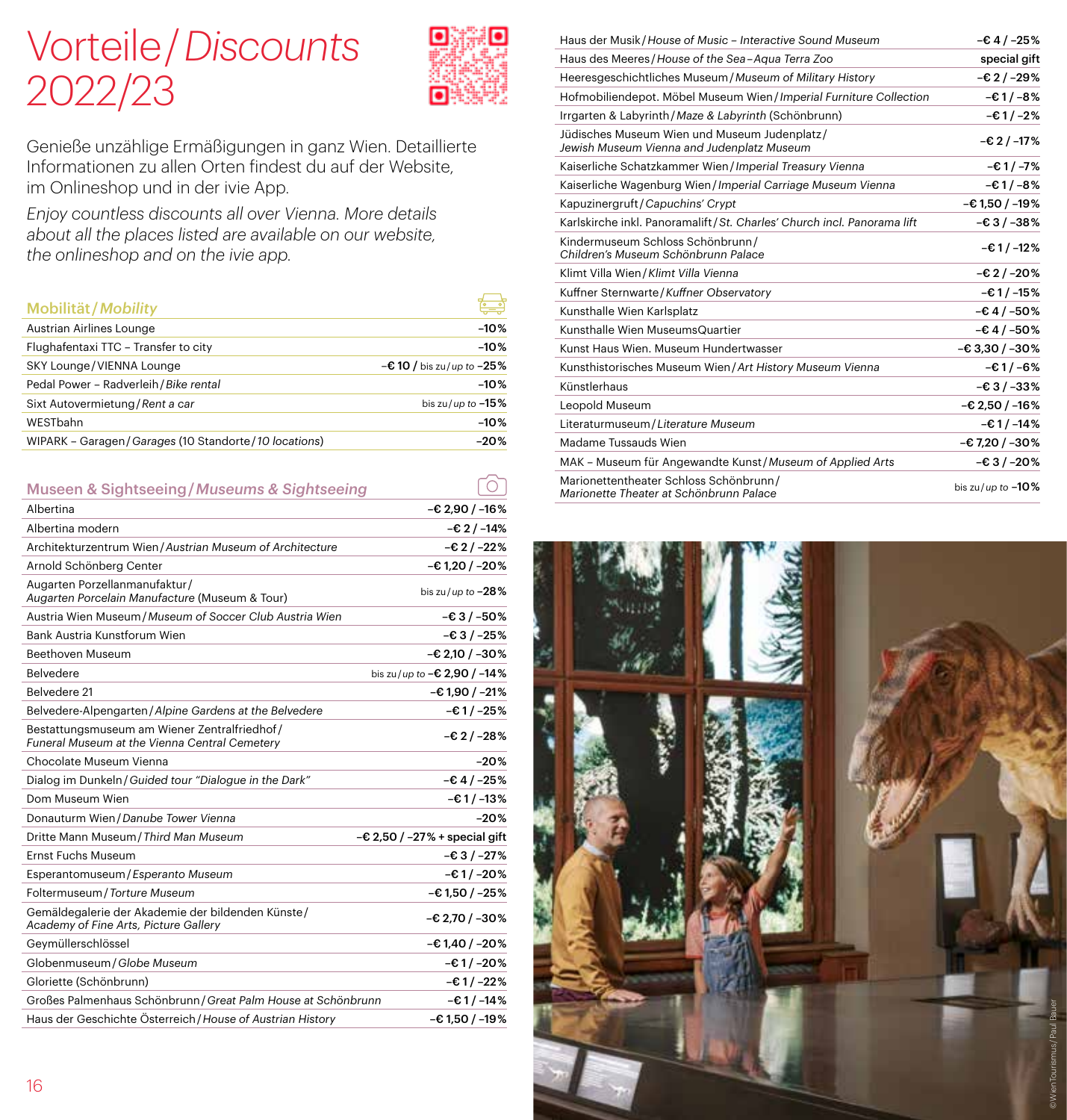| Mozarthaus Vienna                                                                                       | $-€2$ / $-18%$                                      |
|---------------------------------------------------------------------------------------------------------|-----------------------------------------------------|
| mumok - museum moderner kunst/mumok-museum of modern art                                                | $-62,80/-20%$                                       |
| Museum der Illusionen/Museum of Illusions                                                               | $-€2$ / $-16%$                                      |
| Museum im Schottenstift/Museum in the Scots Abbey                                                       | -€4/-50%                                            |
| Naturhistorisches Museum / Natural History Museum                                                       | -€3,90 / -28%                                       |
| Original Wiener Strudelshow Hofbackstube Schönbrunn/<br>Original Viennese Strudel Show                  | -9%                                                 |
| Otto Wagner Pavillon / Otto Wagner Pavilion                                                             | -€1,50/-30%                                         |
| Papyrusmuseum / Papyrus Museum                                                                          | -€1/-20%                                            |
| Pathologisch-Anatomische Sammlung/<br>Collection of Anatomical Pathology                                | Eintritt € 2, Führung € 4<br>Entrance € 2, Tour € 4 |
| Planetarium Wien / Planetarium Vienna                                                                   | $-€1/-15%$                                          |
| Porzellanmuseum im Augarten / Augarten Porcelain Museum                                                 | -€ 2 / -29%                                         |
| Pratermuseum / Prater Museum                                                                            | $-€1,50/ -30%$                                      |
| Prunksaal der Österreichischen Nationalbibliothek / National Library, Grand Hall -€1/-13%               |                                                     |
| Rapideum (Museum des SK Rapid/Museum of Austrian Soccer Club Rapid) -€1,40 / -20%                       |                                                     |
| Remise - Verkehrsmuseum/Remise - Transport Museum                                                       | $-€1/-13%$                                          |
| Römermuseum / Roman Museum                                                                              | -€2/-29%                                            |
| Schatzkammer des Deutschen Ordens / Treasuries of the Teutonic Order                                    | -€1/-20%                                            |
| Schloss Schönbrunn / Schönbrunn Palace<br>(Sisi Ticket/Schönbrunn Pass Classic)                         | $-62/ -7%$<br>Sisi Ticket: -€ 3                     |
| Schlumberger Kellerwelten (kleine Verkostung) / Schlumberger Cellars (small tasting) -22%               |                                                     |
| Schmetterlinghaus / Butterfly House                                                                     | $-€1/-14%$                                          |
| Schönbrunner Panoramabahn / Schönbrunn Panorama Train                                                   | $-€2$ /-22%                                         |
|                                                                                                         | Audioguide oder Führung (Wert € 3)                  |
| Secession                                                                                               | audioguide or tour (value € 3)                      |
| Sigmund Freud Museum                                                                                    | -€4/-29%                                            |
| Sisi Museum, Silberkammer & Kaiserappartements/<br>Sisi Museum, Silver Collection & Imperial Apartments | $-€1/-7%$                                           |
| Sisi's Amazing Journey                                                                                  | -€ 2,40 / -20%                                      |
| Spanische Hofreitschule/Spanish Riding School                                                           | -€4/-25%                                            |
| Technisches Museum Wien/Vienna Museum of Technology                                                     | -€ 2,80 / -20%                                      |
| Theatermuseum / Theatre Museum                                                                          | -€1/-8%                                             |
| Tiergarten Schönbrunn / Schönbrunn Zoo                                                                  | -€ 3,50 / -15%                                      |
| Time Travel Erlebniswelt / Adventure World                                                              | $-€4/ -20%$                                         |
| Uhrenmuseum / Collection of Clocks and Watches                                                          | $-€ 2,10 / -30%$                                    |
| UNO-City / Vienna International Centre                                                                  | $-€2$ / $-13%$                                      |
| Urania Sternwarte / Urania Observatory                                                                  | $-€1/-15%$                                          |
| Viktor Frankl Museum                                                                                    | -€2/-25%                                            |
| Virgilkapelle / Vergilius Chapel                                                                        | -€ 1,50 / -30%                                      |
| Volkskundemuseum Wien / Folklore Museum Vienna                                                          | $-€2$ / $-25%$                                      |
| Weltmuseum Wien (inkludiert Hofjagd- und Rüstkammer/<br>including Collection of Arms and Armour)        | -€1/-6%                                             |
| Westlicht. Schauplatz für Fotografie/Center for Photography                                             | $-€3$ / $-33%$                                      |
| Wiener Kriminalmuseum/<br>Vienna Museum of Crime                                                        | -€3,90/-33%<br>(inkl. Audioguide/incl. audioguide)  |
| Wiener Prater Gutschein-Package / Wiener Prater coupon package                                          | $-€10 / -32%$                                       |
| Wiener Riesenrad seit 1897 / Giant Ferris Wheel since 1897                                              | -€1/-8%                                             |
| Wien Museum Hermesvilla                                                                                 | -€ 2,10 / -30%                                      |
| Wien Museum MUSA                                                                                        | $-€ 2,10 / -30%$                                    |
| Wüstenhaus / Desert Experience House                                                                    | -€1/-14%                                            |
| Zoom Kindermuseum / Zoom Children's Museum                                                              | -€1/-14%                                            |
|                                                                                                         |                                                     |
| Außerhalb Wiens / Outside of Vienna                                                                     |                                                     |
| Schloss Esterházy / Esterházy Palace                                                                    | $-20%$                                              |
| Schloss Hof / Schloss Hof Estate                                                                        | -€ 3,80 / -20%                                      |
| Schloss Niederweiden                                                                                    | Kombi-Ticket Schloss Hof/Schloss Hof Estate         |

| <b>Touren/Tours</b>                                       |                                                  |
|-----------------------------------------------------------|--------------------------------------------------|
| 3. Mann Tour - Kanal / Third Man Tour - sewer             | $-62/ -20%$                                      |
| Auinger KG - Viennaguides / Guided tours                  | $-€5/ -20%$                                      |
| Donauschifffahrten DDSG Blue Danube / Sightseeing by boat | $-10%$                                           |
| Fiakerfahrt / Horse-drawn carriage tour                   | bis zu/up to $-€16$ / $-14%$                     |
| Hidden Vienna Tours                                       | $-€ 6,20 / -20%$                                 |
| Nachtwächtertour / Night watchman tour - Vienna Artguide  | $-20%$                                           |
| Ottakringer Brauerei/Brewery                              | $-10%$                                           |
| Path - The Urban Quest, Rätselrallye / Treasure hunt      | bis zu/up to $-€18$ / $-12%$                     |
| Pedal Power / Bike tours                                  | $-10%$                                           |
| Twin City Liner/Sightseeing per boat                      | -10% + ein Kinderticket gratis/child ticket free |
| Vienna Explorer Tours & Day Trips                         | bis zu/up to $-11\%$                             |
| Vienna Tour - Herbert Stojaspal                           | $-65/ -20%$                                      |
| Wiener Spaziergänge / Walks in Vienna                     | $-62/ -10%$                                      |

| Freizeit & Sport/Leisure & Sports                                                         | ) ()                     |
|-------------------------------------------------------------------------------------------|--------------------------|
| Alte Donau - Segelschule Hofbauer by boats2sail/<br>Old Danube boat hire & sailing school | $-20%$                   |
| Kaiserbründl Herrensauna / Men's sauna                                                    | $-64/ -18%$              |
| Kletterwand am Flakturm/Climbing wall                                                     | $-30%$                   |
| Sightseeing Läufe/Sightseeing runs (Tristyle)                                             | $-20%$                   |
| Sommerrodelbahn Hohe Wand Wiese/Summer toboggan run                                       | eine Freifahrt/free ride |
| Therme Wien/Vienna's thermal baths                                                        | bis zu/up to $-10\%$     |
| Wiener Eistraum / Vienna Ice Dream                                                        | $-15%$                   |
| Windobona Indoor Skydiving Wien                                                           | ab/from -€ 7,30 / -15%   |

| <b>Musik &amp; Theater/Music &amp; Theater</b>                                      |        |
|-------------------------------------------------------------------------------------|--------|
| brut Wien/Theater, performance, dance                                               | $-20%$ |
| Kammerkonzerte der Wiener Symphoniker / Chamber music concerts                      | $-10%$ |
| Konzerte im Mozarthaus / Chamber music concerts                                     | $-15%$ |
| Konzerte in der Karlskirche / Concerts in the Church of St. Charles                 | $-10%$ |
| Mozart Klaviersonaten / Piano sonatas by Mozart                                     | $-20%$ |
| MuTh - Konzertsaal der Wiener Sängerknaben / Concert Hall of the Vienna Boys' Choir | $-10%$ |
| Porgy & Bess / Jazz and music club                                                  | -€2    |
| Raimund Theater / Musical, theater                                                  | $-25%$ |
| Ronacher / Musical, theater                                                         | $-25%$ |
| Schauspielhaus Wien                                                                 | $-20%$ |
| Schloss Schönbrunn Konzerte / Schönbrunn Palace concerts                            | $-10%$ |
| Tanzquartier Wien                                                                   | $-25%$ |
| Theater an der Wien                                                                 | $-10%$ |
| Theater an der Wien - Kammeroper / Chamber Opera                                    | $-10%$ |
| Theater in der Josefstadt/Theater in the Josefstadt                                 | $-15%$ |
| Volksoper Wien / Vienna Volksoper                                                   | $-10%$ |
| Wiener Hofburg-Orchester / Vienna Hofburg Orchestra                                 | $-10%$ |
| Wiener Hofmusikkapelle                                                              | $-20%$ |
| Wiener Konzerthaus / Vienna Konzerthaus                                             | $-10%$ |
| Wiener Mozart Konzerte / Vienna Mozart concerts                                     | $-15%$ |
| Wiener Residenzorchester / Vienna Residence Orchestra                               | $-10%$ |
| Wiener Sängerknaben / Vienna Boys' Choir concerts                                   | $-10%$ |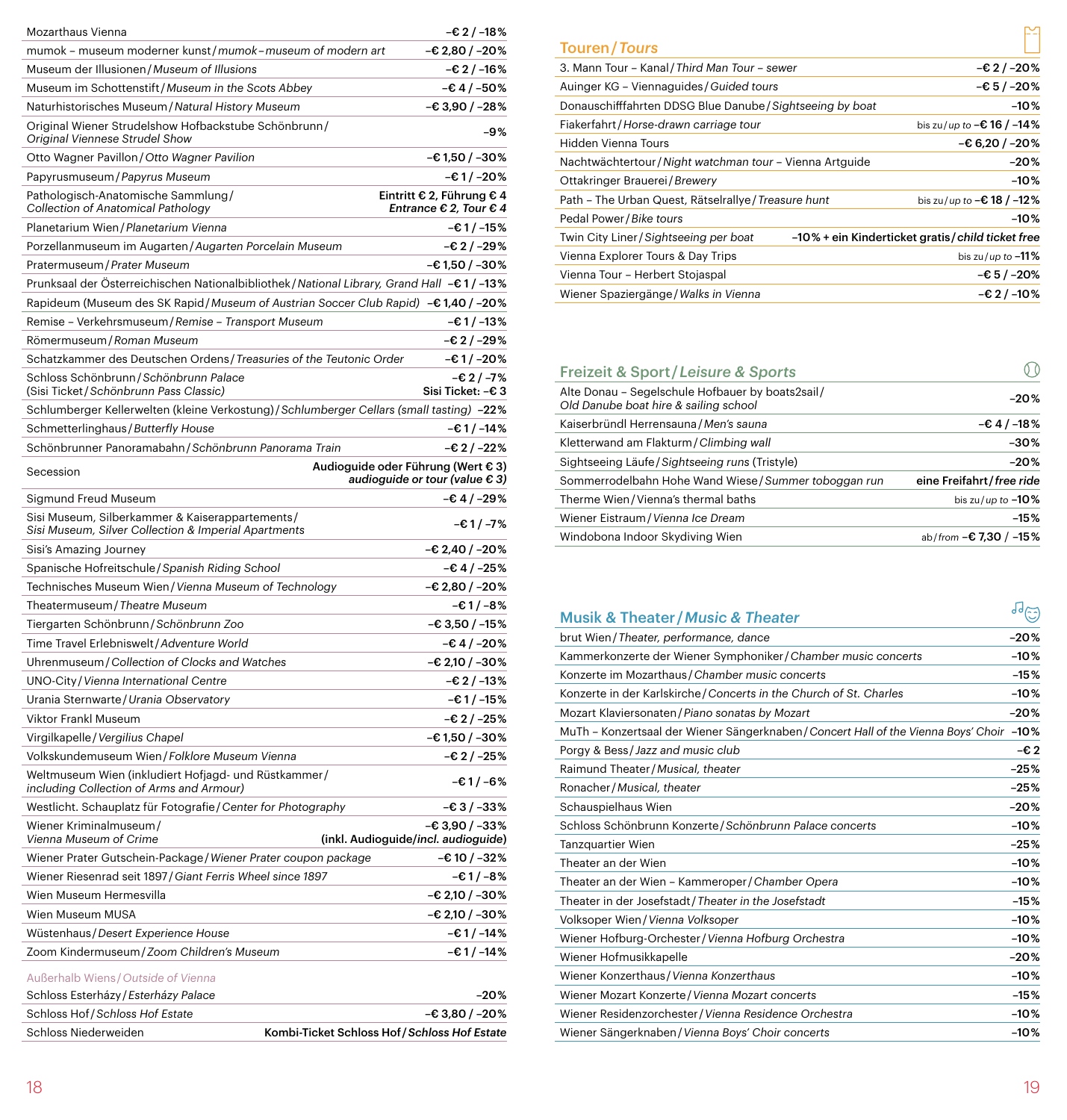#### Einkaufen / *Shopping*

| A.E. Köchert - Juweliere / Jewelry                           | bis zu/up to $-10\%$ |
|--------------------------------------------------------------|----------------------|
| Altmann & Kühne / Confiserie                                 | $-5%$                |
| Austria Corner Amadeus / Souvenirs                           | bis zu/up to $-10\%$ |
| Buchhandlung Löwenherz / Bookshop                            | special offer        |
| Galerie Augustin / Gallery                                   | $-5%$                |
| Gans Bettwaren / Bedware                                     | $-10%$               |
| Gerstner k.u.k. Hofzuckerbäcker / Handmade gifts             | $-10%$               |
| Giesswein Walkwaren AG / Traditional woolen fashion          | bis zu/up to $-10$ % |
| Hamtil & Söhne / Souvenirs                                   | $-10%$               |
| Hundertwasser Village                                        | $-10%$               |
| Imperial Shop Vienna / Souvenirs                             | bis zu/up to $-10\%$ |
| J. B. Filz / Perfumery                                       | bis zu/up to $-10\%$ |
| J. & L. Lobmeyr / Glassware                                  | $-10%$               |
| Leopold Museum Shop                                          | $-10%$               |
| Jarosinski & Vaugoin / Silverware                            | $-10%$               |
| Leschanz - Wiener Schokoladekönig / Handcrafted chocolate    | $-10%$               |
| MQ Point - Shop                                              | $-5%$                |
| Original Wiener Schneekugelmanufaktur / Viennese snow globes | $-20%$               |
| Österreichische Werkstätten / Traditional handcrafts         | $-10%$               |
| Petit Point / Handmade embroideries                          | bis zu/up to $-10\%$ |
| Schauraum für angewandte Kunst/Art & Design                  | $-10%$               |
| Schau Schau Brillen / Eye wear                               | bis zu/up to $-10\%$ |
| Susanne Kitz/Bags and accessories                            | bis zu/up to $-10\%$ |
| Zur Schwäbischen Jungfrau / Exquisite bed & table linen      | bis zu/up to $-10\%$ |

|  | Kulinarik & Nightlife / Culinary & Nightlife |
|--|----------------------------------------------|
|--|----------------------------------------------|

| Kulinarik & Nightlife / Culinary & Nightlife                          |             |
|-----------------------------------------------------------------------|-------------|
| Addicted to Rock/Bar & burger                                         | $-20%$      |
| Café Landtmann                                                        | $-20%$      |
| Café Mozart                                                           | $-20%$      |
| Café Museum                                                           | $-20%$      |
| Café Residenz                                                         | $-20%$      |
| Crossfield's Australian Pub                                           | $-20%$      |
| Casino Wien (Eintritt) / Vienna casino (entry)                        | $-65/ -17%$ |
| Émile Restaurant & Bar                                                | $-20%$      |
| Hollerei / Vegetarian Restaurant                                      | $-20%$      |
| K.u.K. Restaurant Piaristenkeller, Hutmuseum / Restaurant, Hat Museum | $-20%$      |
| Landtmann's Jausen Station                                            | $-20%$      |
| Lenz Social Dining                                                    | $-20%$      |
| Lil' Italy                                                            | $-20%$      |
| O - Der Klub / Club (Eintritt / entry)                                | $-50%$      |
| Restaurant Family and Friends                                         | $-20%$      |
| Restaurant Go!Wien                                                    | $-20%$      |
| <b>Restaurant Hansen</b>                                              | $-20%$      |
| Restaurant M Lounge                                                   | $-20%$      |
| Restaurant Tarragona                                                  | $-20%$      |
| Restaurant Vienna 1st                                                 | $-20%$      |
| Selleny's Bar                                                         | $-20%$      |
| Trattoria Martinelli by Barbaro / Restaurant                          | $-20%$      |
| U4 Diskothek / Discotheque (Eintritt / entry)                         | $-50%$      |
| Wiener Rathauskeller / Restaurant                                     | $-20%$      |
| Witwe Bolte / Restaurant                                              | $-20%$      |
| Zwölf-Apostelkeller / Restaurant                                      | $-20%$      |

| <b>Hotels</b>                      |        |
|------------------------------------|--------|
| Aparthotel Adagio Vienna City      | $-20%$ |
| Austria Trend Parkhotel Schönbrunn | $-20%$ |
| Boutiquehotel Stadthalle           | $-20%$ |
| Der Wilhelmshof                    | $-20%$ |
| Hotel Altstadt Vienna              | $-20%$ |
| Hotel Am Parkring                  | $-20%$ |
| Hotel Capricorno                   | $-20%$ |
| Hotel City Central                 | $-20%$ |
| Hotel Erzherzog Rainer             | $-20%$ |
| Hotel Stefanie                     | $-20%$ |
| NH Danube City                     | $-20%$ |
| NH Wien Belvedere                  | $-20%$ |

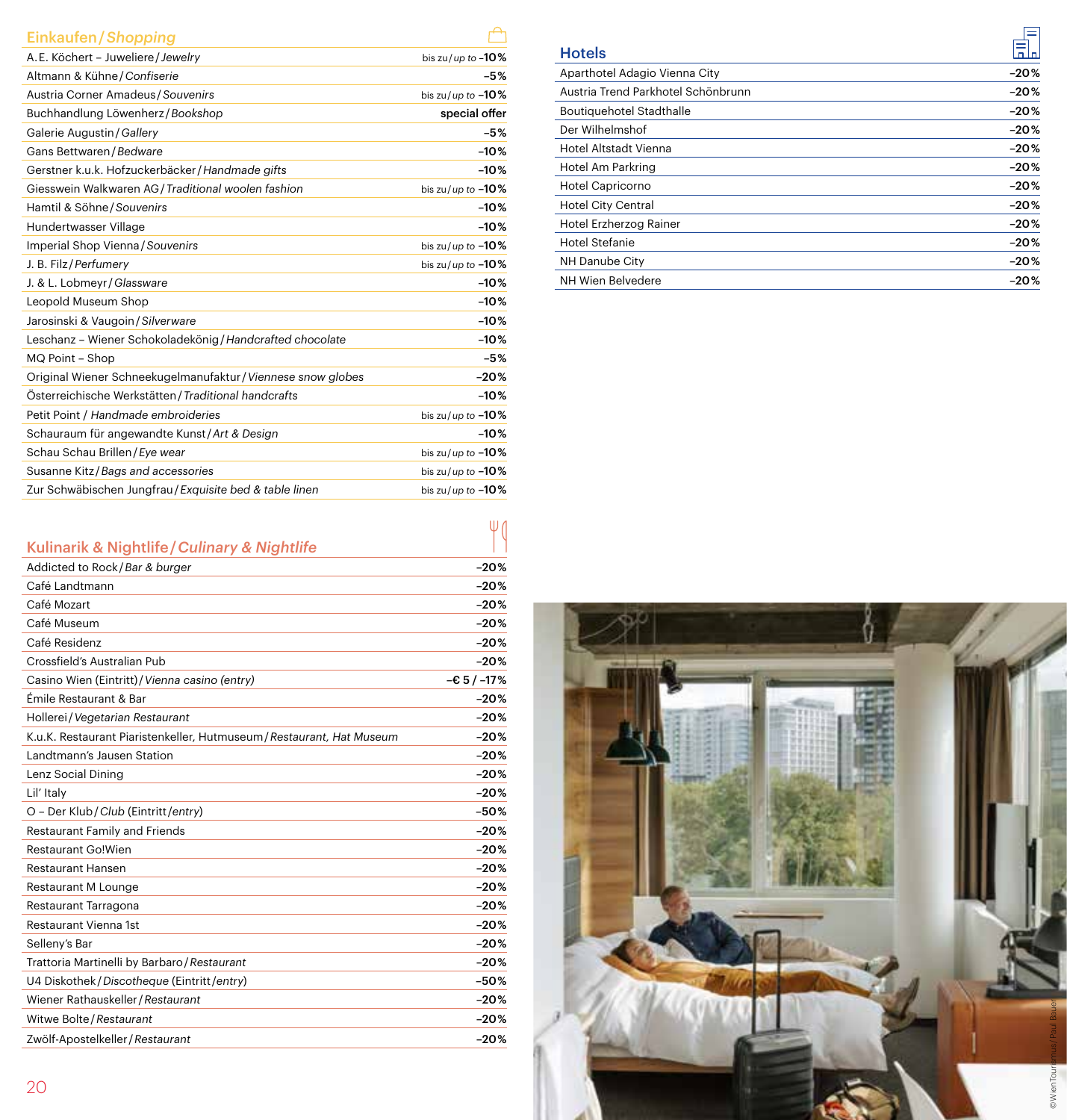## Käuferdatenumfrage *Buyer data survey*

Hilf uns, die Vienna City Card weiterzuentwickeln und gib uns – nach Ende deines Aufenthalts – dein Feedback! Vielen Dank!

*Help us to further develop the Vienna City Card and give us your feedback after your stay! Thank you!*



survey.wien.info/vienna-city-card

# **FAMILY FRIENDLY TRACTION**

5D Kino - Habsburgershow - Pestgrube - NEU: Malerei in Wien (Klimt & Schiele) VR-Music-Ride - Luftschutzbunker - Flaker Ride

> **Geschichte hautnah erleben!** Habsburgergasse 10a, 1010 Wien - beim Graben Tel. +43 1 532 15 14 - www.timetravel-vienna.at



## **SISI'S LEBEN & VR BOAT RIDE** Willkommen auf den Spuren von Sisi!

Impressum

Herausgeber: Wiener Tourismusverband, A-1030 Wien Vertriebskonzessionär: DocLX Travel Events GmbH Redaktion: Mag. Judith Weiß Gestaltung: Jung von Matt Grafische Umsetzung: Christian Eckart Coverfoto:: WienTourismus / Paul Bauer Printed in Austria by Samson Druck GmbH Stand: Februar 2022 Alle Angaben ohne Gewähr. Irrtum und Änderung vorbehalten. *No liability accepted for errors or omissions. Content subject to change without notice.*



Habsburgergasse 3, 1010 Wien (gegenüber von Time Travel) - täglich von 10:00 - 20:00 Lite letzter Start um 19:30Uhr - Vorführungen starten alle 30 Minuten - www.amazing-sisi.at - +43-1-585 04 55